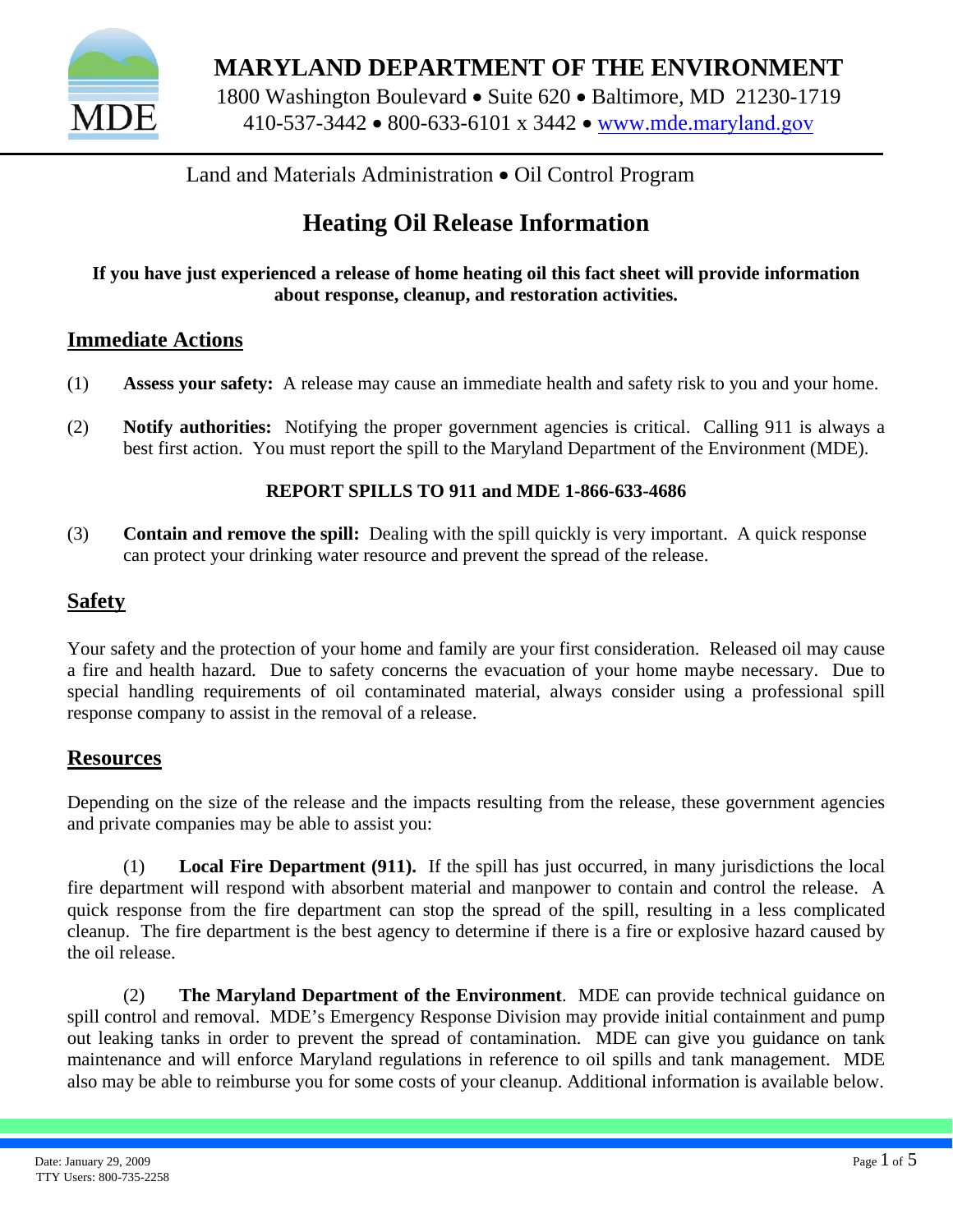Page 2 of 5

(3) **County Health and Environmental Agency.** Local government agencies are often available for technical guidance and, possibly, well water sampling. Local government agencies can assist on difficult decisions regarding water supply impacts and may assist on contaminated material disposal issues.

 (4) **Your Heating Oil Supplier**. Your heating oil supplier is an excellent resource. Before a release ever occurs, you should find out how your heating oil supplier is equipped to assist you. Some suppliers have insurance available through their service contracts. Most dealers have the means to obtain absorbents, soil disposal, cleaning chemicals, manpower and equipment.

(5) **Private Spill Contractors.** MDE maintains a list of contractors who specialize in oil spill response. These contractors have specialized equipment, tools, and the manpower available for the cleanup of oil releases. There are also companies that can be found in the yellow pages under "Fire and Water Damage Restoration." These companies specialize in odor removal actions.

(6) **Insurance Company.** The question, if you are covered for an oil release, should be checked out long before an incident occurs. Many standard homeowner policies do not cover oil spills. If you do have coverage your agent can assist you on obtaining assistance.

### **Cleanup: Containment and Removal of the Spill**

The location of the spill will determine what proper response actions should be taken. A spill outside is handled differently than one in a crawl space or basement.

(1) **Notification.** If oil is flowing from your tank or lines, immediately call 911. The local fire department can respond with material to help contain the spill. You must also call your oil supplier and MDE. MDE's spill reporting number is 1-866-633-4686.

(2) **Containment.** As soon as a spill is detected, steps should be taken to control and contain the spread of oil. First check to see if closing a valve on the tank will abate the flow of oil. If the flow is minimal, the use of buckets and pans may be enough to catch the oil and prevent it from spreading. Household materials such as rags, kitty litter, peat moss, and sand can be used as an absorbent and dike building materials. If the tank is located outside, a shovel can be used to build a dike and direct the oil away from your house. Basement sump pumps should be checked for oil. If oil is found, the sump pump should be turned off and the oil product removed from the sump. The sump discharge point should also be inspected for oil contamination.

(3) **Absorbents.** As mentioned above, numerous household items can be used to absorb the spilled oil such as rags, kitty litter, saw dust, peat moss, sand, dirt, even old carpets and carpet pad. Specialized absorbents can be purchased at auto part dealers, marina supply stores, plumbing and hardware stores, your oil supply company, and from spill contractors. Once used, absorbent material should be picked up as soon as it is saturated. Quick removal will help abate the oil odor. The material should be placed in doubled plastic bags and removed from your house. It is best to stage the bags on a layer of plastic or in a trashcan to prevent contaminating another area of your property.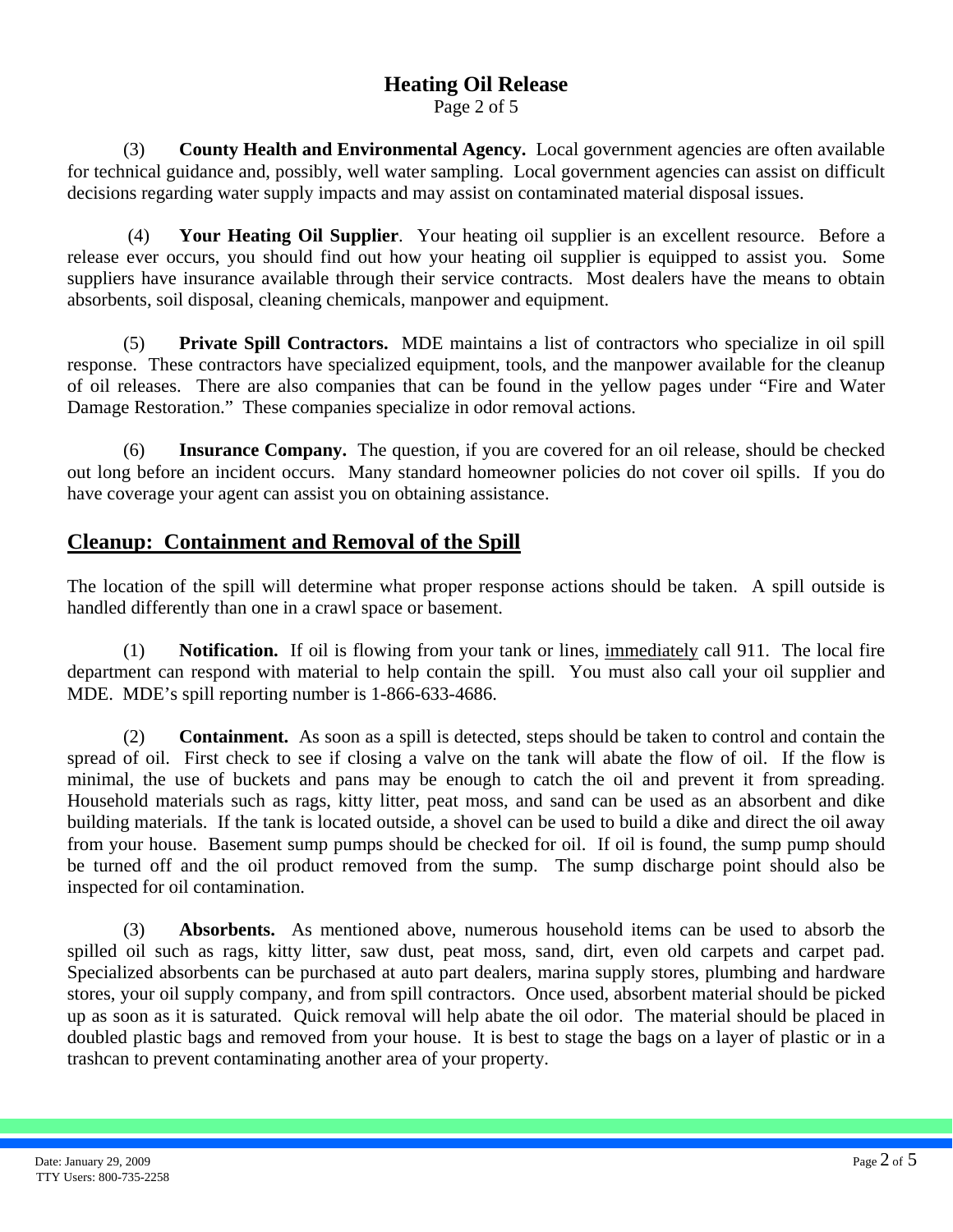Page 3 of 5

(4) **Odors.** One of the most troubling results of a heating oil release is the odor produced by the spill. Consider hiring a professional spill response company to remove persistent oil odors. If not addressed quickly, these odors can linger for months and make your house unlivable. Many people have allergic reactions to the odor and suffer breathing problems and skin rashes. The first line of attack is to remove as much oil saturated material as possible. This includes absorbents used to contain the spill and any other item that has been in contact with the oil, such as carpet, paneling, and items that may have been stored in the area of the release. If the spill was on soil, as much of the impacted soil as feasible should be removed. The next step is aeration; as many windows and doors as possible should be opened. Fans should be used to pull the odors out of the house, basement, or crawl space. If the spill is under a house trailer, the skirting should be removed for aeration purposes. Be prepared to aerate for a long period of time, this could mean days or even weeks. When aerating in cold weather you must protect water pipes from freezing.

There are several household products that can be used to wash down an affected area. This will require several washing and rinsing operations. You should see the odors decrease after each application. Typical products that have been found to be effective include: Dawn Dishwashing Liquid, Simple Green, and White Vinegar. These solutions should be used individually and mixed with water as hot as you can handle. Whichever solution you mix, add a four-ounce bottle of Pure Vanilla Extract to assist further with odor control. Once applied, a rinse of fresh water should be used to remove the solution. If possible, the rinse water should be collected in towels or somehow diverted from inside the house. Always be careful not to contaminate new areas of your home.

Commercially available powders and sprays can be purchased that break down and/or mask oil odor. Two products commonly used by oil companies are *VaporRemed* and *Odor Gone*. These products are used on the stained area and left for several days. When used in powder form they should then be removed and reapplied if necessary. You can also make your own powder by mixing 10 parts powdered Tide to 1 part baking soda. Spread this powder on the stained area and let sit for several days. Reapply if necessary. Sprays such as boat bilge cleaners have been proven effective on staining and odorous problems. Be careful to use these products as directed by the manufacturer.

In a severe spill situation, you will find that you will have to perform the tasks above several times to make your home odor free. In a worse case situation, all building materials that have been in contact with the oil may have to be removed. It is important to act as quickly as possible. You must realize results will not be immediate, but will take time and persistence. Fresh air ventilation during all cleanup activities is critical.

(5) **Environmental Impacts.** These impacts are those outside of your home. An environmental impact may be saturated soil or liquid product in a drain or ditch. Maryland law requires that environmental impacts be reported to MDE. If left unabated, they can result in impacts to neighboring properties and contamination of drinking water supplies. Some environmental impacts can be addressed in the same way as you would address a spill in your home. Quick action is critical. Liquid oil should be absorbed or pumped away. Saturated material should be removed. In the case of a leaking underground storage tank, monitoring wells and groundwater recovery may be required. It is best that a professional oil spill contractor, acting under an approved corrective action plan, handles this type of spill situation.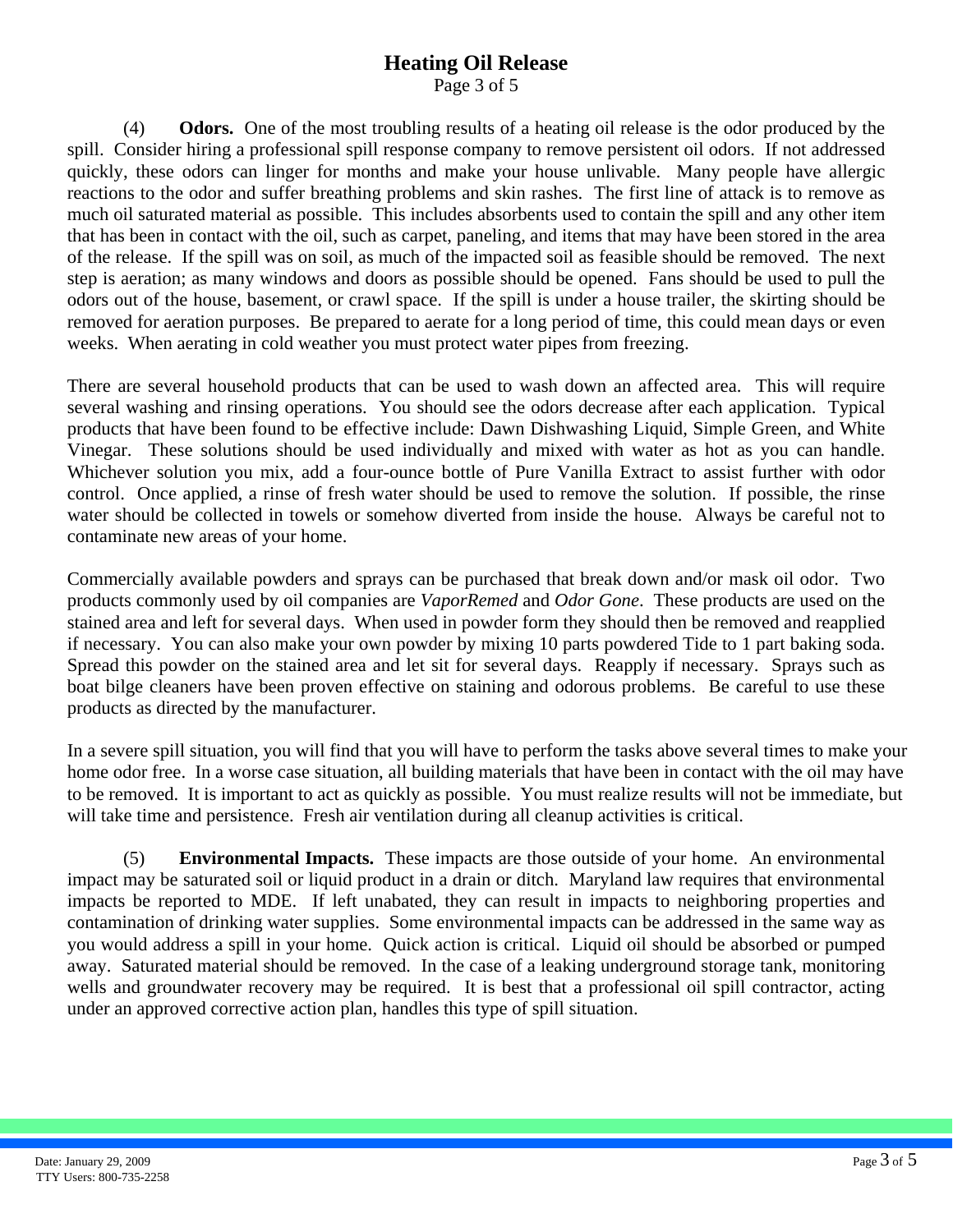Page 4 of 5

(6) **Disposal.** All oil impacted materials, absorbent and contaminated soil must be disposed of in a legal and safe manner. Most local solid waste facilities will accept oil spill material from residences in their jurisdiction. You should call the facility to verify their acceptance. If necessary, an oil spill contractor or heating oil supplier can arrange disposal of saturated material.

### **Maryland Department of the Environment's Involvement with Your Spill**

Where there has been a release of oil that may impact water resources, in executing its mandated responsibilities, MDE may order or take any actions authorized under §§ 4-401 through 4-708 of the Environment Article of the Annotated Code of Maryland and the Code of Maryland Regulations 26.10.01 through 26.10.15 that include, but are not limited to, investigation of the source, nature, and extent of the release; source repair or removal; and soil or water removal, remediation, sampling, and evaluation. MDE enforces Maryland regulations regarding oil spills and tank management.

While MDE is conducting activities at a spill site, MDE is acting pursuant to its statutory and regulatory authority on behalf of the public at large in seeking to protect public health and safety and the natural resources of the State from oil releases and that MDE does not act for the specific benefit of any particular group, person, or property, including, but not limited to, those impacted by the oil release. MDE's work concerning a spill does not create any form of relationship of agency, partnership, or joint venture between or among MDE, the responsible parties, and impacted parties.

Neither the State of Maryland nor MDE insures or guarantees the integrity of the water from private drinking water supply wells, including any that may exist on or provide service to your property.

MDE's involvement at the oil release site and at your property does not affect and is not intended to influence your rights to investigate, evaluate and respond independently to any impacts from the oil release. In the course of fulfilling its statutory and regulatory duties, MDE is available to assist the public as it responds to oil releases. Responsible parties and impacted parties can seek the consultation of persons outside MDE regarding concerns you may have about health, property, sampling, testing, data obtained, suggested courses of action, or other issues.

MDE administers the Oil Contaminated Site Environmental Cleanup Fund which has been established by law to reimburse a homeowner for the cleanup of a release from residential aboveground or underground heating oil tanks. A maximum of \$20,000, less a \$500 deductible, may be reimbursed for eligible expenses.

To be eligible for reimbursement, the owner must:

- Submit a complete and accurate application on a form supplied by MDE;
- Certify to MDE that the discharge is not the result of a willful or deliberate act;
- Submit a corrective action plan and other pertinent information for approval by MDE;
- Be in substantial compliance with all Maryland laws and regulations applicable to residential oil storage tanks.